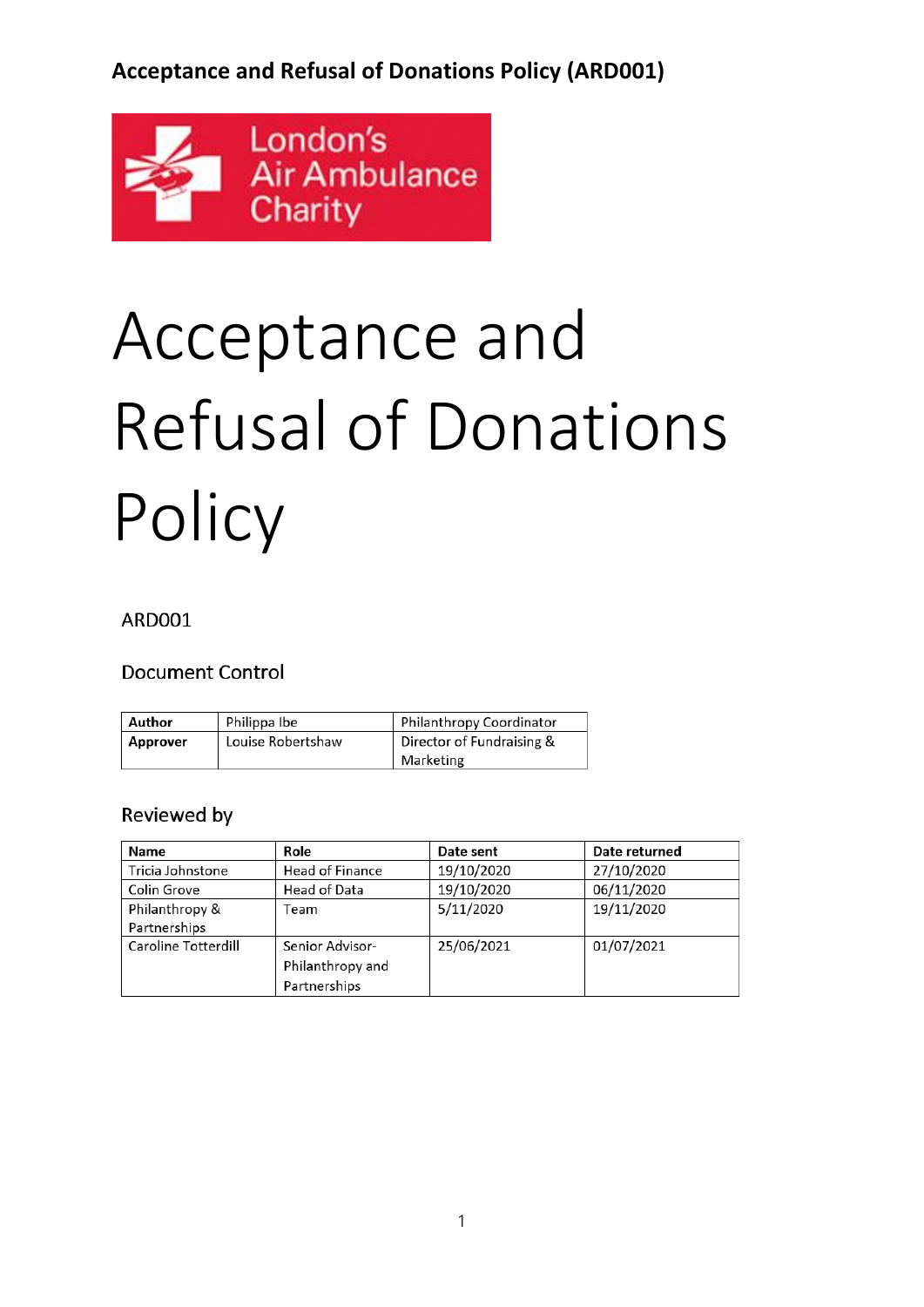## Contents

| 1.  |  |  |  |
|-----|--|--|--|
| 2.  |  |  |  |
| 3.  |  |  |  |
| 4.  |  |  |  |
| 5.  |  |  |  |
| 6.  |  |  |  |
|     |  |  |  |
|     |  |  |  |
|     |  |  |  |
|     |  |  |  |
| 7.  |  |  |  |
| 8.  |  |  |  |
| 9.  |  |  |  |
| 10. |  |  |  |
| 11. |  |  |  |
| 12. |  |  |  |
| 13. |  |  |  |
| 14. |  |  |  |
| 15. |  |  |  |
| 16. |  |  |  |
| 17. |  |  |  |
| 18. |  |  |  |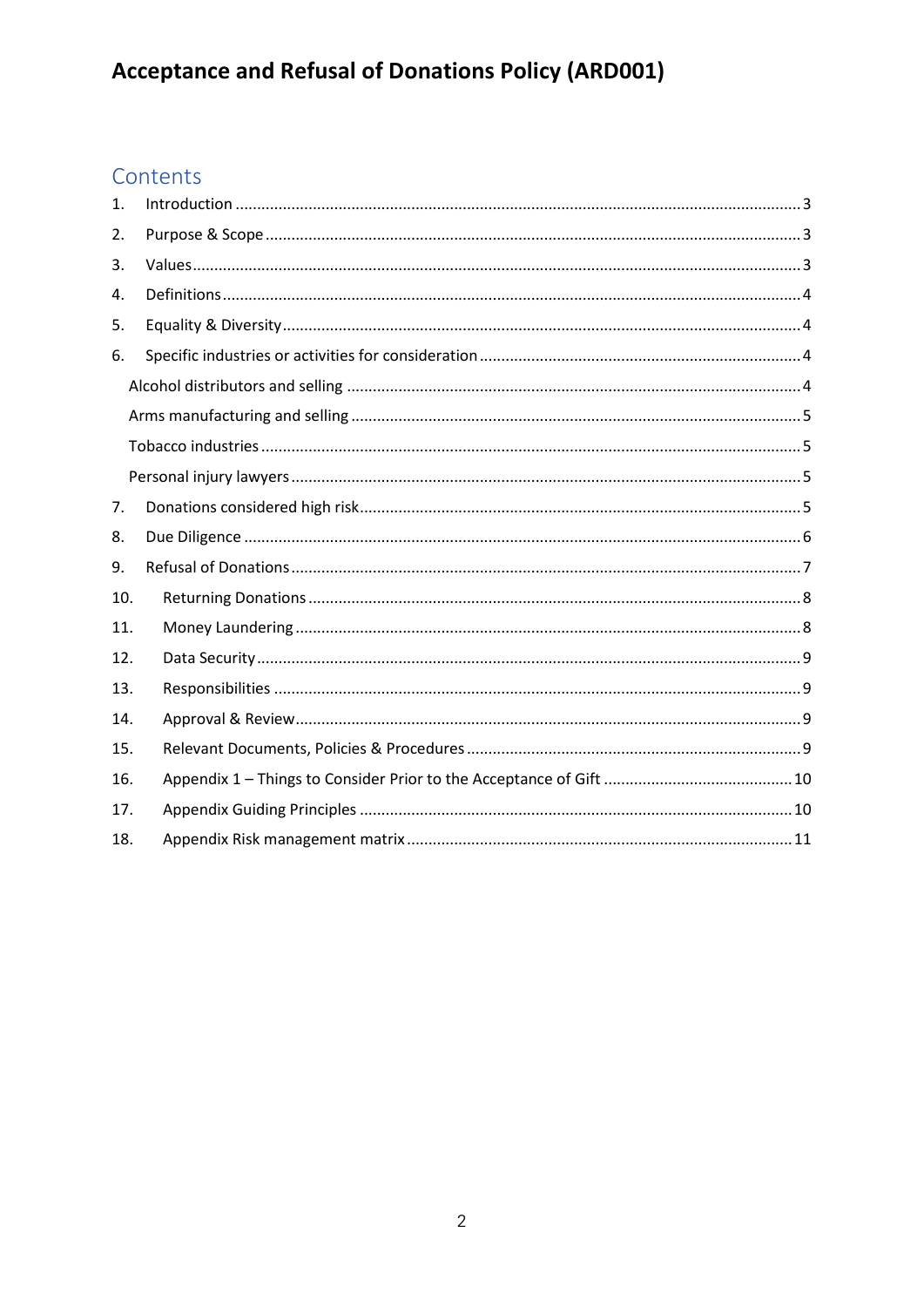#### <span id="page-2-0"></span>1. Introduction

- **1.1** Raising money is crucial, but sometimes there are other considerations that can be more important. The value of a donation may not be worth the cost in potential loss of public trust and confidence in the charity, a detrimental impact to the reputation of the organisation, or a conflict with the charity's ethics and values which could lead to a loss of support in the future. Therefore, this policy seeks to ensure that the best interests of the charity are always followed.
- **1.2** This policy sets out the guidelines for accepting and refusing donations (both monetary and otherwise) by London's Air Ambulance Charity. The charity comprises London's Air Ambulance Limited (including the Institute of Pre-Hospital Care) and London's Air Ambulance Trading Limited.
- **1.3** The Director of Fundraising and Marketing is accountable, and the respective Heads of department are responsible for gift acceptance and refusal.

#### <span id="page-2-1"></span>2. Purpose & Scope

- **2.1** This policy has been developed with the Fundraising and Marketing Management Team. It details how London's Air Ambulance Charity will decide on accepting and refusing donations and is aligned with the Fundraising Regulator Code of Fundraising Practice.
- **2.2** This document seeks to ensure that all donations are properly received, recorded, and administered using appropriate internal controls, and complying with relevant external regulations. The policy is designed to ensure that all donations to London's Air Ambulance Charity serve to reinforce our mission by outlining our guiding principles for the acceptance and refusal of donations and for entering into corporate partnership agreements.
- **2.3** The policy applies to all solicited and unsolicited donations to London's Air Ambulance Charity from individuals, trusts and foundations, companies, community groups and government agencies in the UK and overseas. Donations are defined as either financial or non-financial contributions.
- **2.4** This policy must be read in conjunction with the Fundraising Corporate Partnerships Policy.

#### <span id="page-2-2"></span>3. Values

- Compassionate We care about people and put them at the heart of everything we do. We are kind, respectful and always keen to listen to feedback.
- Courageous We are prepared to achieve our mission in challenging environments. We are authentic, honest, and not afraid to challenge and take calculated risks.
- Pioneering We embrace and lead change through our innovation and creativity. We are constantly learning, both from our successes and from our failures, to make sure we are always striving to improve.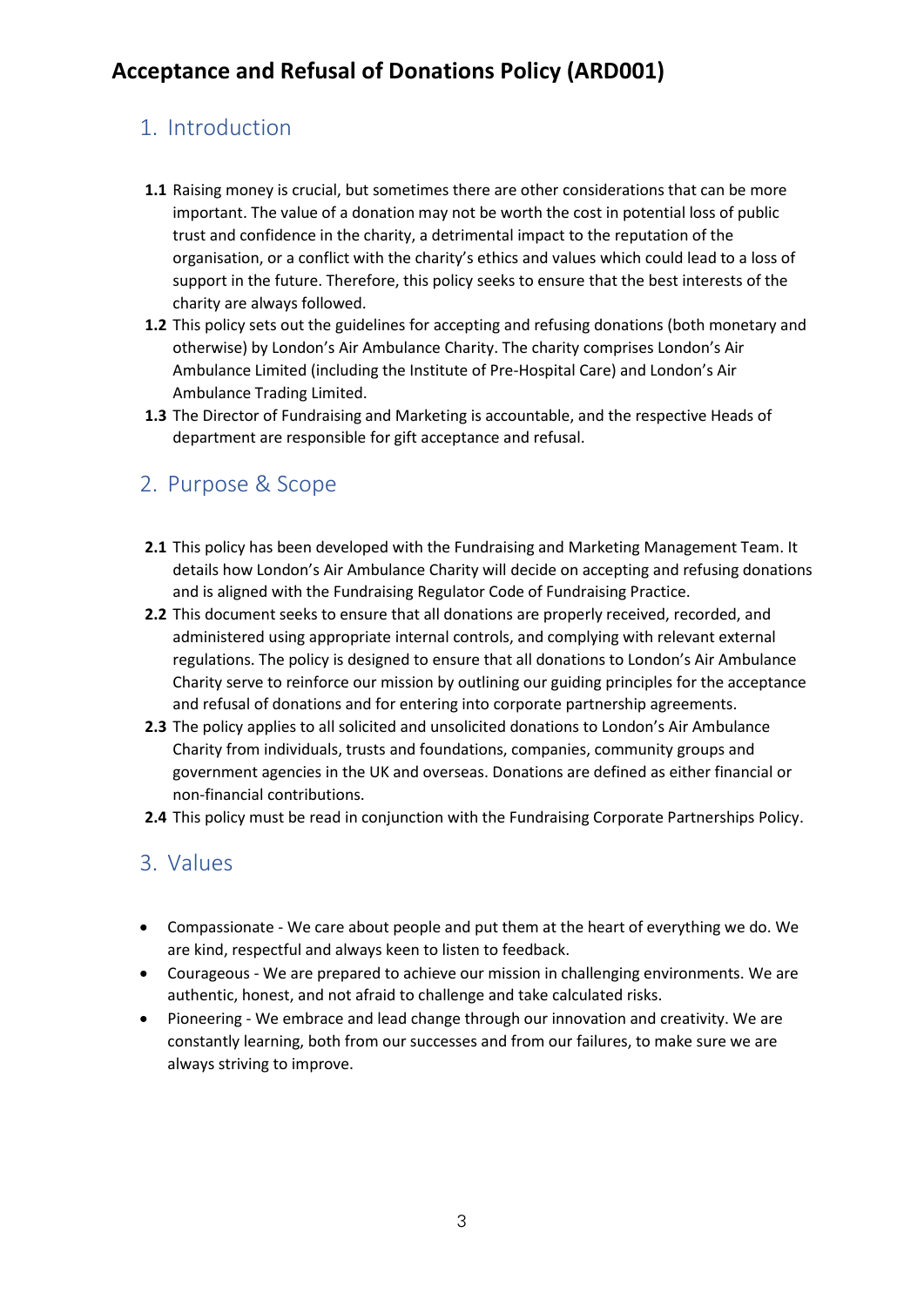#### <span id="page-3-0"></span>4. Definitions

- **4.1 "London's Air Ambulance Limited (LAAC)"** London's Air Ambulance Limited is the legally registered name for London's Air Ambulance Charity. The charity comprises London's Air Ambulance Limited and London's Air Ambulance Trading Limited.
- **4.2 "Donation"** we define this as either financial or non-financial. Financial donations include restricted or unrestricted monetary gifts including cash, grants, sponsorship, and securities. Non-financial gifts include pro-bono legal and financial advice, gifts-in-kind of raffle and auction prizes, equipment, software, real estate, or other non-monetary contributions such as involvement in event committees.
- **4.3 "Sponsor"** any corporate organisation that provides financial support through sponsorship (e.g. of an event, of a helicopter or of rapid response vehicles). Any use of the company's logo in return for payment to London's Air Ambulance Charity via London's Air Ambulance must have in place a full sponsorship agreement. Please see Fundraising Corporate Partnerships Policy.

#### <span id="page-3-1"></span>5. Equality & Diversity

- In line with the Equality Act 2010, this policy is available in different formats to ensure accessibility.
- The charity has information on accessibility which is available via the website. In case someone does not have access to these features, a copy of this policy can be requested via contacting the Supporter Care Team on 020 3023 3319.

#### <span id="page-3-2"></span>6. Specific industries or activities for consideration

The following industries have been highlighted, because they are high-risk industries, which need to be considered at a high level, in terms of how it impacts the charity. Thus, each donation will be assessed on a case-by-case basis. The risk matrix included in the appendices will help inform decisions on the acceptance and refusal of donations.

#### <span id="page-3-3"></span>Alcohol distributors and selling

**6.1** Road traffic collisions are one of the main mechanisms of injury that London's Air Ambulance Charity attends. Due to the potential link between alcohol and road traffic collisions, London's Air Ambulance Charity will only accept donations relating to alcohol in specific circumstances and on a case-by-case basis (for example: alcohol gifted for a fundraising Gala from distributers and suppliers). We currently do not accept gifts for aircraft sponsorship. We will consider partnerships with retailers and distributors where alcohol sales or distribution is a minimal element of their profits.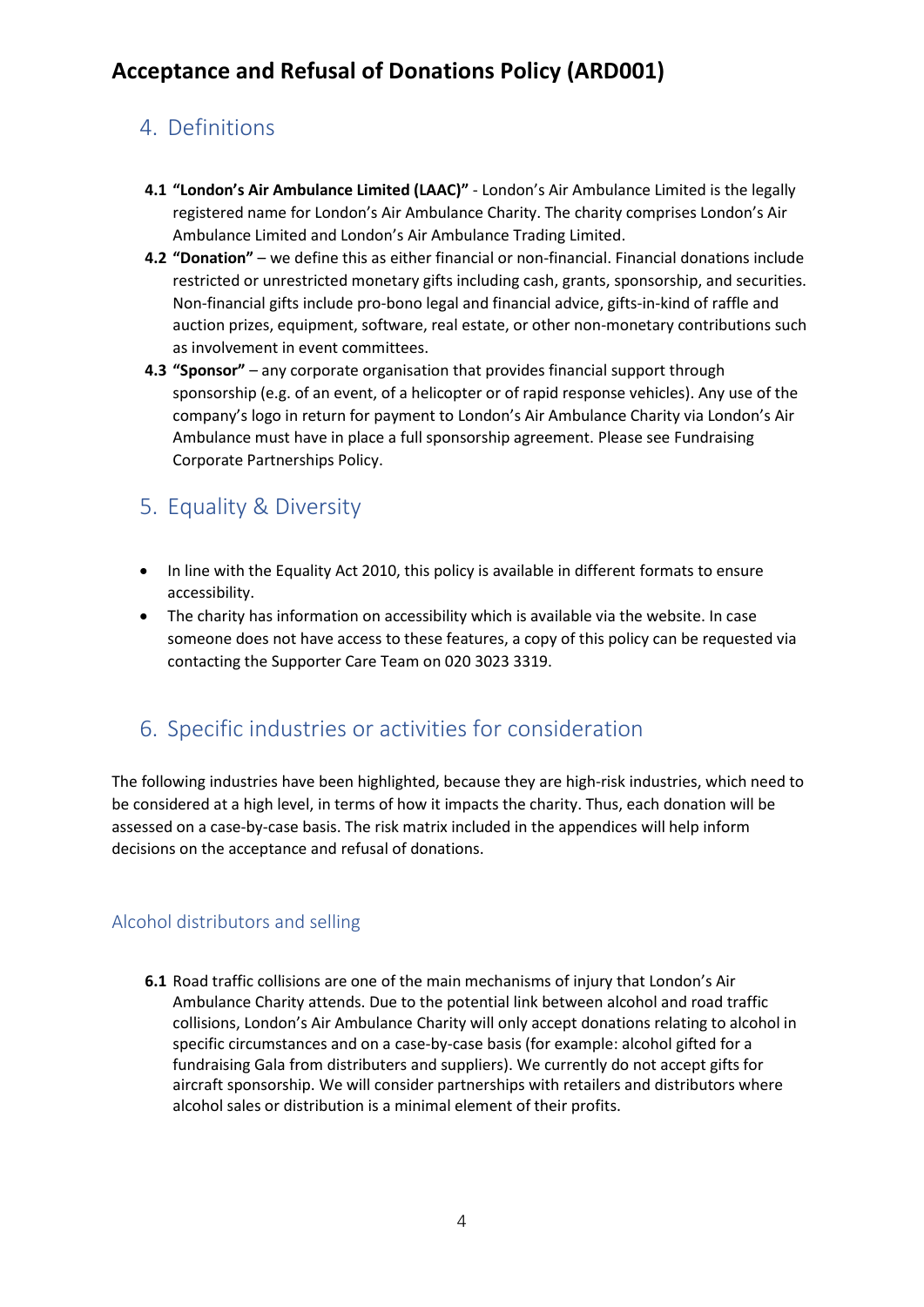#### <span id="page-4-0"></span>Arms manufacturing and selling

**6.2** Shootings and stabbings are one of the main mechanisms of injury that London's Air Ambulance Charity attend. Due to the link between arms manufacturing and selling and penetrating trauma, London Air Ambulance Charity will only accept donations in specific circumstances and on a case-by-case basis (for example the potential for a wider corporate partnership with Boeing (aviation manufacturers but also weapons.)

#### <span id="page-4-1"></span>Tobacco industries

**6.3** Due to the proven link between tobacco use and heart disease we would not accept any kind of corporate donation or support from a tobacco company. This includes a 'Charity of the Year' partnership, corporate sponsorship, and matched giving for any employee fundraising. However, if an employee of a tobacco company, due to personal circumstances, wishes to support and donate to the charity from personal efforts, this is acceptable. Not accepting their donations based on the company they work for would be unacceptable discrimination.

#### <span id="page-4-2"></span>Personal injury lawyers

**6.4** The charity's Patient Liaison Nurse provides patients with the contact details for personal injury lawyers if the need arises, in accordance with hospital procedures, if applicable. If a personal injury law firm approaches us for a funding opportunity, London's Air Ambulance Charity will only accept donations for funding in specific circumstances and on a case-bycase basis. Due to the conflict of interest, it will not accept funding of the Patient Liaison Nurse role from personal injury lawyers.

#### <span id="page-4-3"></span>7. Donations considered high risk

- **7.1 Unsolicited donations of £10,000 or over:** The Charity Commission recommends identifying donors for substantial donations from an unknown source. (Please see **17. Appendix 1).**
- **7.2 Cumulative donations of a certain value over a set time:** i.e., £50k over the course of a year or £100k over three years has been agreed by the Board of Trustees. (Please refer to **Due Diligence Procedure**)
- **7.3 Donations made anonymously:** Identification of donations made through third parties or anonymously.
- **7.4 Unusual circumstances:** Any unusual donation conditions, payment methods or currency, unsolicited large gifts or other suspicious activity should be investigated. Unverified or suspicious donations totalling £25,000 need to be reported to the Charity Commission as a serious incident. These should be flagged on the day of receipt, so it can be decided if the donation requires reviewing. (Please refer to Section **[8. Due Diligence](#page-5-0)**).
- **7.5 Court action**: If Court action has recently been taken against a donor in the Civil or Criminal Courts, and this action has resulted in the donor having a criminal record or being found negligent in the Civil Courts.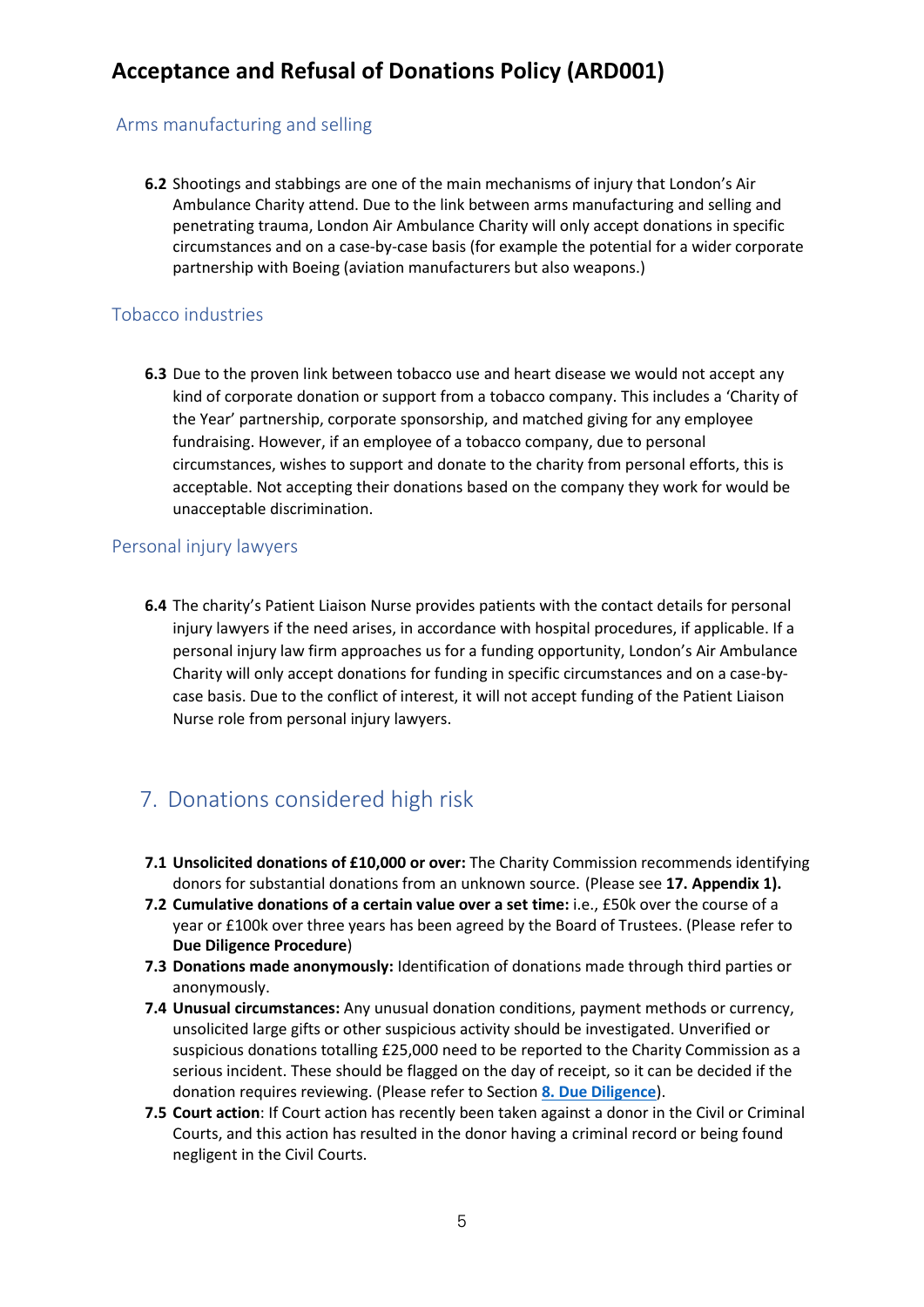- **7.6 Donations made at Special Events (i.e., Gala)** Donations made by new supporters because of a pledge call to action of £10,000 and above.
- **7.7** Where a donation made at a special event is thought to be of high risk, due diligence checks should be carried out post event. (Please refer to section **9. [Refusal of Donations](#page-6-0)** and Section **[10. Returning Donations](#page-7-0)**.)

#### <span id="page-5-0"></span>8. Due Diligence

- **8.1** The Fundraising and Marketing Team will take all reasonable measures to ensure it is aware of the source of funding for gifts and will undertake due diligence to ensure that gifts are for purposes consistent with London's Air Ambulance Charity's mission and values. Please see the **[Due Diligence Procedure](https://londonsairambulance.sharepoint.com/:w:/r/sites/LAAPoliciesandProcedures/_layouts/15/Doc.aspx?sourcedoc=%7BAEDD6E18-2575-49F0-97D0-B677BB56631E%7D&file=Due%20Dilligence%20Procedure.docx&action=default&mobileredirect=true&DefaultItemOpen=1)** for further details on how we will evidence our due diligence measures. Namely that:
- No legal or reputational issues are raised by the acceptance of a gift;
- The activity to be funded does not create unacceptable conflicts of interest;
- The nature or level of the gift does not result in unacceptable current or future financial liabilities.
- **8.2** For gifts of £10,000 and above, due diligence research **must** be conducted where the gift giver is an individual or organisation without prior relationship to London's Air Ambulance Charity. This includes one off donations, as well as the cumulative total within a 12-month period.
- **8.3** At special events such as the Gala, the action referred to in section 8.2 is not practically possible before receipt of the gift. Instead, upon signing up for the special event, attendees consent to adhere to our Gift Acceptance and Refusal of Donations Policy. This is designed to ensure that gifts are not associated with illegal activity, which could have a negative impact on our beneficiaries, or have a potentially negative impact on the reputation of the charity.
- **8.4** In instances where the gift is deemed as unacceptable, it will be subject to our refunding donations process. (Please also refer to section **9. [Refusing Donations](#page-6-0)** and **[10.Returning](#page-7-0)  [Donations.\)](#page-7-0)**
- **8.5** Due diligence must also be carried out where the charity is considering entering a longerterm partnership with an individual or organisation i.e., establishing a corporate partnership or inviting an individual to join a committee (such as the Gala Committee or Development Board). Please see Fundraising Corporate Partnership Policy (which is currently pending).
- **8.6** Due diligence will be carried out by the Fundraising and Marketing Team in line with GDPR regulations and London's Air Ambulance Charity's privacy policies.
- **8.7** To manage the balance between the need to know and the right to privacy in its due diligence investigations, the Fundraising and Marketing Team will only process data that is relevant to the funds or donor and that is in the public domain or on the charity's CRM database. All searches will be undertaken and documented in compliance with relevant privacy laws and with the recognition that individual donors and prospective donors have the right to request personal data held about them by London's Air Ambulance Charity, including reasons for declining gifts.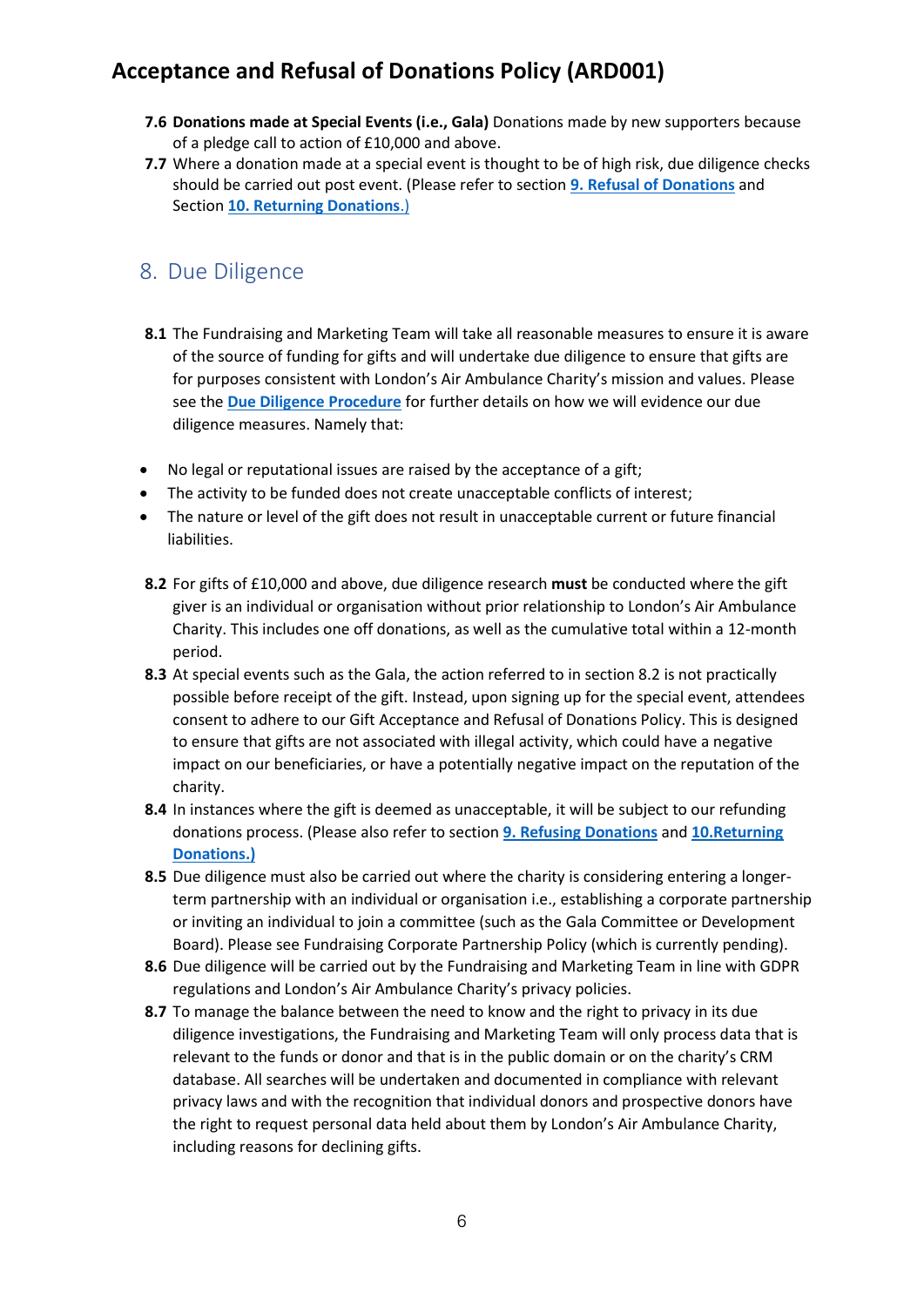**8.8** The **[Due Diligence Procedure](https://londonsairambulance.sharepoint.com/:w:/r/sites/LAAPoliciesandProcedures/_layouts/15/Doc.aspx?sourcedoc=%7BAEDD6E18-2575-49F0-97D0-B677BB56631E%7D&file=Due%20Dilligence%20Procedure.docx&action=default&mobileredirect=true&DefaultItemOpen=1)** should be followed to ensure staff are able to make consistent decisions.

#### <span id="page-6-0"></span>9. Refusal of Donations

- **9.1** The Trustees and Fundraising and Marketing Management Team are committed to acting in the best interest of the charity in pursuing its purposes, when deciding whether to refuse a donation. London's Air Ambulance Charity will only do so if accepting it would be more detrimental to the charity being able to achieve its objectives than rejecting it.
- **9.2** When making this decision London's Air Ambulance Charity will undertake a system of balance and checks to provide careful analysis of the risks of accepting a donation.
- **9.3** This will be decided on a case-by-case basis and in line with Charity Commission and Chartered Institute of Fundraising guidance, which states that donations may only be rejected in exceptional circumstances.
- **9.4** If there is a suggestion that a donation should be refused, or if there is any doubt or question over the acceptance of a donation, this should be referred to the Director of Fundraising and Marketing, who will then consult with the CEO and/or other relevant Directors and Trustees. All high-risk donations (as defined in section 7), will be referred to the charity's Directors' Group for a decision. The Director of Fundraising will also share with the Audit and Risk Committee chair or Chair of the Board (whoever is available) all high-risk donations referred to the Director's Group. All recommendations to refuse a donation will automatically be referred to the charity's Audit and Risk Committee for decision. All donations given in unusual circumstances (7.4) and reported as a Serious Incident to the Charity Commission, will also be reported to the Audit and Risk Committee.
- **9.5** The following principles guide the refusal of all donations to London's Air Ambulance Charity:

There is a strong possibility that acceptance of the donation or support might:

- Damage the reputation of London's Air Ambulance Charity;
- Create unacceptable conflicts of interest with other funders or stakeholders;
- Harm London's Air Ambulance Charity's relationship with partners, beneficiaries, or supporters.
- Undermine delivery of London's Air Ambulance Charity's vital work. (Please see section **[6.](#page-3-2) [Specific industries or activities for consideration](#page-3-2)**).
- There are reasonable grounds to believe that the supporter is a vulnerable individual. Please refer to the [Treating Supporters Fairly Policy](https://londonsairambulance.sharepoint.com/sites/LAAPoliciesandProcedures/Shared%20Documents/Fundraising%20Policies/DM&SE/TSF001%20-%20Treating%20Supporters%20Fairly%20Policy.pdf)**.**

**9.6** We will not accept a donation where there are reasonable grounds to believe:

- The individual or organisation holds views, or is involved in activities incompatible with our values as a charity;
- The donation may be an attempted scam, or to launder money or evade tax, or is in some other way illegal; (Please see section **11. [Money Laundering](#page-7-1)**)
- There may be private benefit linked to the donation, such as an obligation to purchase goods or services from a specified company;
- Conditions attached to the donation are so inflexible that they undermine our independence;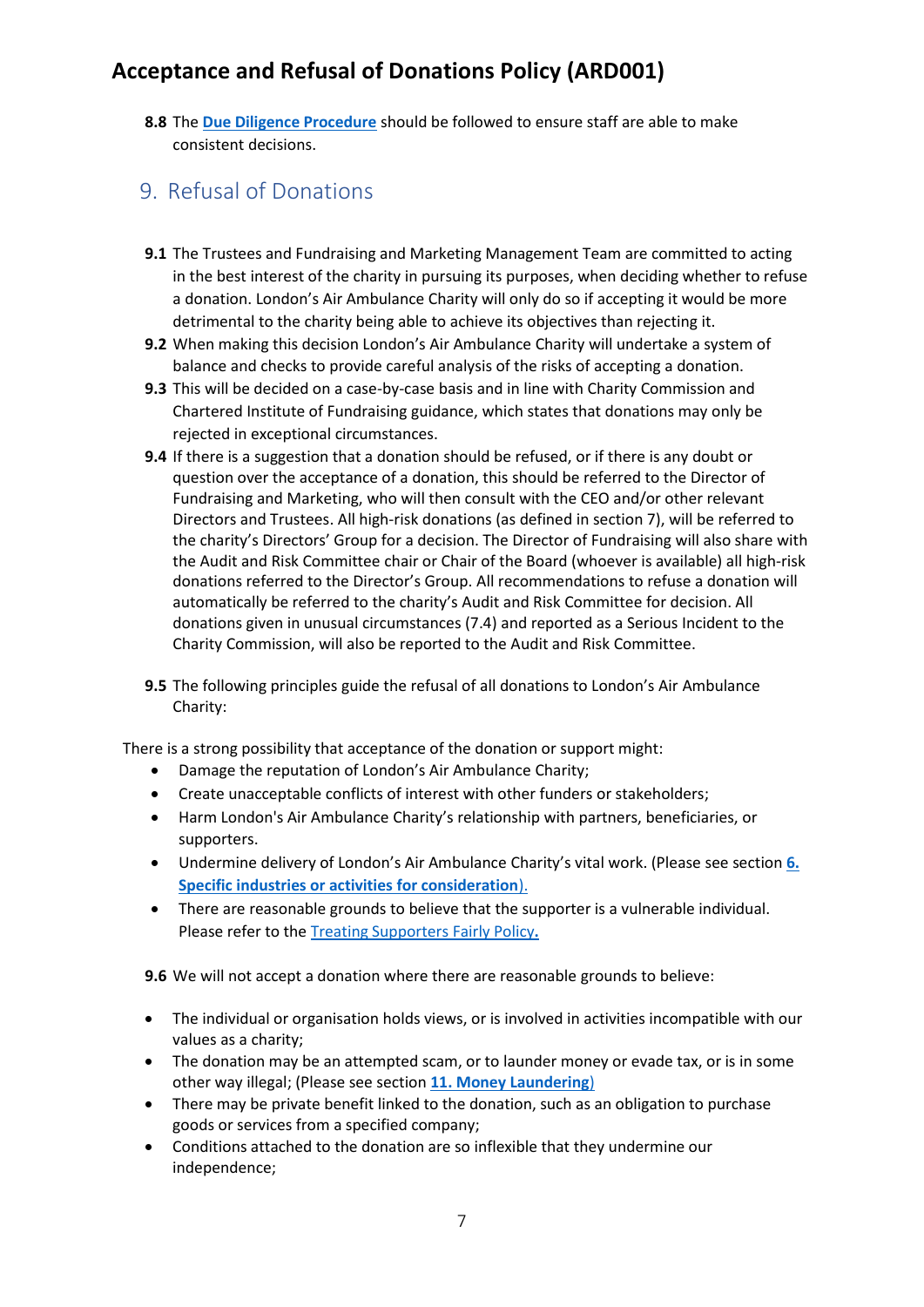- Or are so onerous as to compromise our effectiveness;
- Or restrict who may benefit to the extent of undermining our public benefit obligation;
- The cost of accepting the donation would exceed its value.

#### <span id="page-7-0"></span>10. Returning Donations

- **10.1** In line with charity regulations and guidance, once London's Air Ambulance Charity has accepted a donation it can only return it:
- If the terms and conditions of the gift provide for it to be returned in particular circumstances, or;
- Where the law specifically provides for the gift to be returned in particular circumstances; or by way of an 'ex-gratia payment' (a payment made as a result of a compelling moral, but not legal, obligation). The charity will refer to the Refund Policy in these circumstances.

## <span id="page-7-1"></span>11. Money Laundering

- **11.1** When considering our approach to money laundering London's Air Ambulance Charity will work within the regulatory and statutory guidance as detailed by the:
- Proceeds of Crime Act 2002 (POCA 2002);
- Terrorism Act 2000 (TA 2000);
- Money Laundering Regulations 2007 (MLR 2007);
- Money Laundering, Terrorist Financing and Transfer of Funds (Regulations 2017 (MLR 2017). [regulation 18.](https://www.legislation.gov.uk/uksi/2017/692/regulation/18/made)

#### **11.2** And in line with our **Due Diligence Procedure.**

- **11.3** A written risk assessment will be undertaken to identify and assess the risk of money laundering and terrorist financing to mitigate against the risk of fiscal and reputational damage.
- **11.4** The charity will apply a risk-based approach to detecting and preventing money laundering and terrorist fundraising. For example, when approached by a new donor wishing to make a large donation, London's Air Ambulance Charity will carry out a risk assessment to satisfy themselves as to the donor's identity in line with our due diligence procedures.
- **11.5** London's Air Ambulance Charity will consider the following factors when assessing if there is a potential risk of money laundering activity:
- If we have supporters based in jurisdictions where there is a higher risk of money laundering or terrorist financing;
- Whether we have supporters who operate in sectors that, by their nature, pose a higher risk of money laundering;
- Whether and how often we accept donations from supporters without meeting them.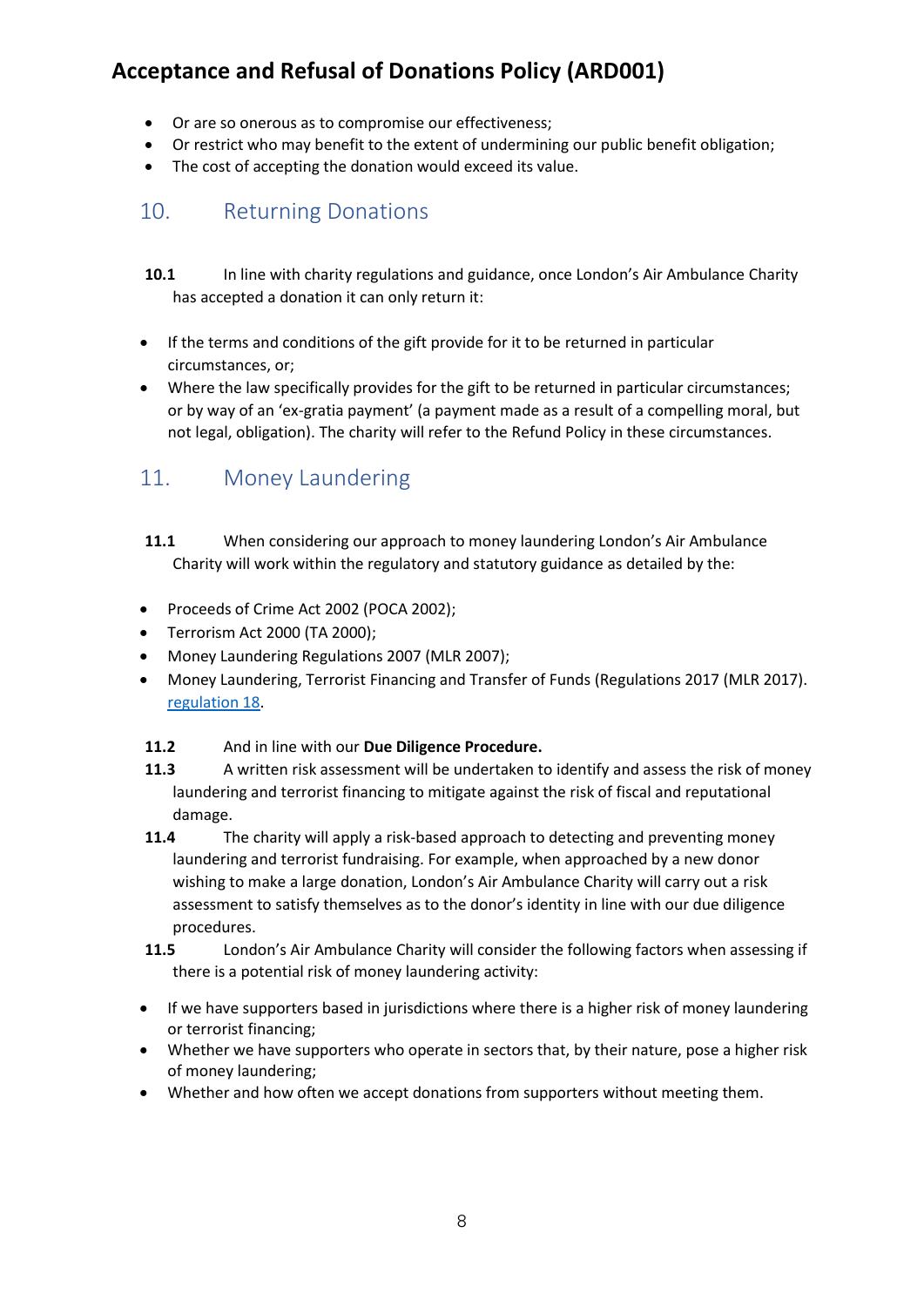## <span id="page-8-0"></span>12. Data Security

**12.1** The charity will retain secure reports of all due diligence research completed under the **[Due Diligence Procedure.](https://londonsairambulance.sharepoint.com/:w:/r/sites/LAAPoliciesandProcedures/_layouts/15/Doc.aspx?sourcedoc=%7BAEDD6E18-2575-49F0-97D0-B677BB56631E%7D&file=Due%20Dilligence%20Procedure.docx&action=default&mobileredirect=true&DefaultItemOpen=1)** These will be recorded and stored in accordance with data protection, privacy and records retention legislation and policies. Acceptance and refusal of gifts will be recorded on the [Due Diligence Register](file:///G:/Development/Philanthropy%20Partnerships%20Events%20Planning/Compliance,%20Due%20Diligence%20&%20GDPR/Due%20Diligence) and securely stored on London's Air Ambulance Charity's shared drive.

#### <span id="page-8-1"></span>13. Responsibilities

**13.1** The Trustees have delegated the ability to make decisions on acceptance and refusal of donations. This will be recorded as part of the policy documentation and provide clarity on who has overall responsibility for managing the process as detailed below.

| Responsible | Head of Community Engagement; Head of<br>Communications and Marketing; Senior<br>Advisor- Philanthropy and Partnerships; Deputy<br>Director of Fundraising and Marketing |
|-------------|--------------------------------------------------------------------------------------------------------------------------------------------------------------------------|
| Accountable | Director of Fundraising and Marketing                                                                                                                                    |
| Consulted   | Directors' Group<br>Audit and Risk Committee<br><b>Board of Trustees</b>                                                                                                 |

#### <span id="page-8-2"></span>14. Approval & Review

- **14.1** London's Air Ambulance Charity acceptance and refusal of donations policy will be approved by the Director of Fundraising and Marketing and Directors Group with the formal approval of the Trustees who will determine the delegated authority.
- **14.2** An ad-hoc review may be carried out in the event of change of circumstance or legislation.

#### <span id="page-8-3"></span>15. Relevant Documents, Policies & Procedures

- 15.1 [Due Diligence Procedure](https://londonsairambulance.sharepoint.com/:w:/r/sites/LAAPoliciesandProcedures/_layouts/15/Doc.aspx?sourcedoc=%7BAEDD6E18-2575-49F0-97D0-B677BB56631E%7D&file=Due%20Dilligence%20Procedure.docx&action=default&mobileredirect=true)
- 15.2 [Due Diligence Request Form](https://londonsairambulance.sharepoint.com/:w:/s/PPE/EU1bYVnrCzpEozcEpAEgBWQBHzCLvcNfcS3Z0JdiuP509g?e=Vvrfuz)
- **15.3** Due Diligence Register
- **15.4** Fundraising Corporate Partnerships Policy (Pending)
- **15.5** Committee Terms of Reference Subject
- **15.6** DP001- [Data Protection](https://londonsairambulance.sharepoint.com/sites/LAAPoliciesandProcedures/Shared%20Documents/Forms/AllItems.aspx?id=%2Fsites%2FLAAPoliciesandProcedures%2FShared%20Documents%2FData%20and%20GDPR%20Policies%2FDP001%20Data%20Protection%20Policy%20%2Epdf&parent=%2Fsites%2FLAAPoliciesandProcedures%2FShared%20Documents%2FData%20and%20GDPR%20Policies) Policy
- 15.7 TSF01- [Treating Supporters Fairly Policy](https://londonsairambulance.sharepoint.com/sites/LAAPoliciesandProcedures/Shared%20Documents/Forms/AllItems.aspx?id=%2Fsites%2FLAAPoliciesandProcedures%2FShared%20Documents%2FFundraising%20Policies%2FDM%26SE%2FTSF001%20%2D%20Treating%20Supporters%20Fairly%20Policy%2Epdf&parent=%2Fsites%2FLAAPoliciesandProcedures%2FShared%20Documents%2FFundraising%20Policies%2FDM%26SE)
- **15.8** Refund Policy (Pending)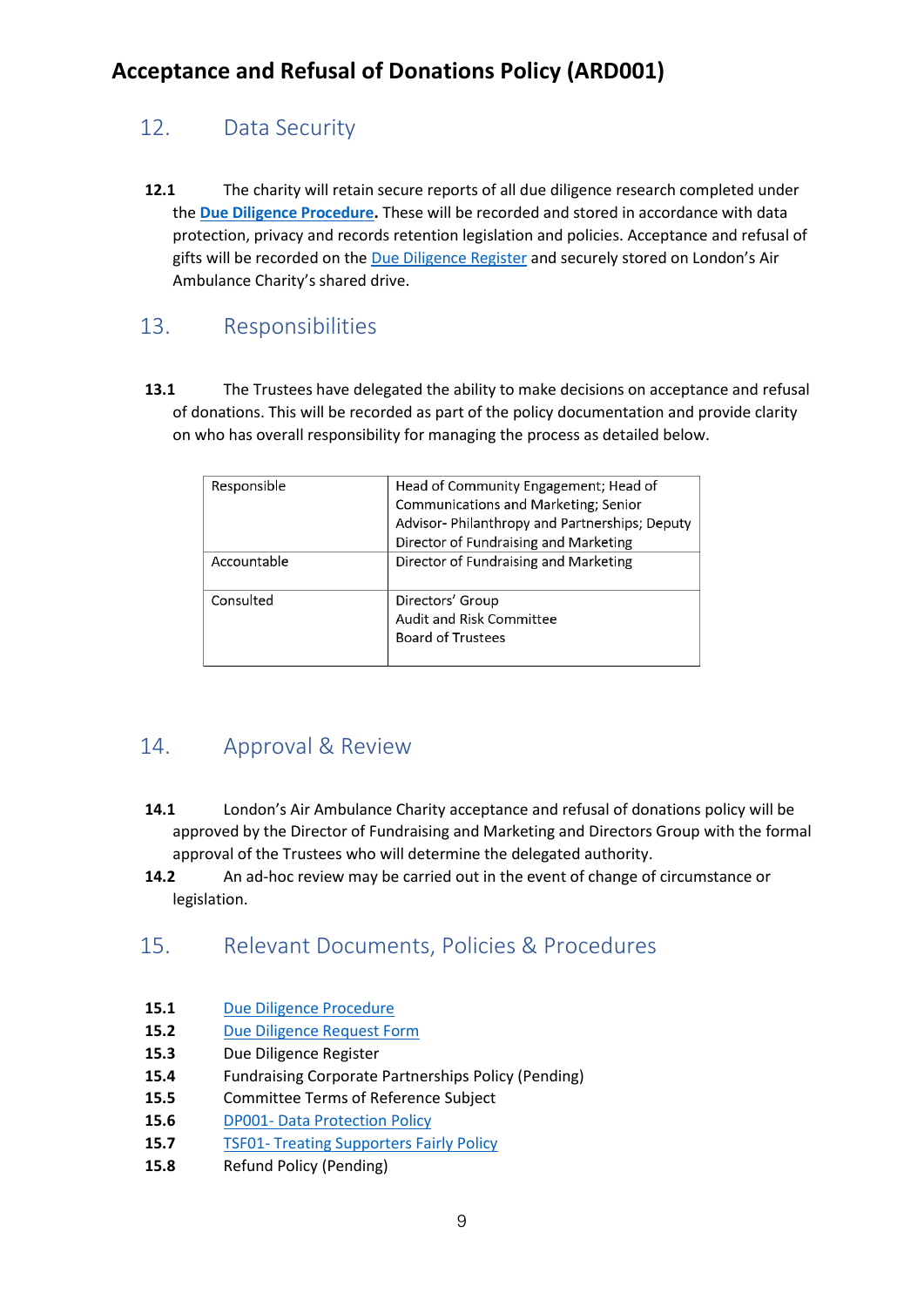## <span id="page-9-0"></span>16. Appendix 1 – Things to Consider Prior to the Acceptance of Gift

- ➢ Does the purpose and source of the donation align with London's Air Ambulance Charity's strategic mission and values?
- $\triangleright$  Is there any reason to suspect illegal activity?
- ➢ Is there reason to suspect it is a 'tainted donation' in accordance with HMRC [guidance?](https://www.gov.uk/government/publications/charities-detailed-guidance-notes/annex-viii-tainted-charity-donations#introduction) Any donations received where we can recover gift aid, will need to be subject to an internal 'tainted donation' review to ensure there is no conflict in recovering gift aid. The minimum level for this is currently £10,000.
- $\triangleright$  Is there strong possibility that acceptance of the donation might:
	- o Damage the reputation of London's Air Ambulance Charity?
	- o Create unacceptable conflicts of interest with other funders or stakeholders?
	- o Harm London's Air Ambulance Charity's relationship with partners, beneficiaries or supporters?
- $\triangleright$  Will the donation cost London's Air Ambulance Charity more than the benefit it derives from it, or require an unacceptable expenditure of resources?
- ➢ Will acceptance of the donation undermine delivery of London's Air Ambulance Charity's vital work?

## <span id="page-9-1"></span>17. Appendix Guiding Principles

- **17.1** London's Air Ambulance Charity solicits and accepts gifts that are consistent with its mission.
- **17.2** Donations will generally be accepted from individuals, partnerships, corporations, foundations, government agencies, or other entities, without limitations.
- **17.3** In the course of its regular fundraising activities, London's Air Ambulance Charity will accept donations of money, real property, personal property, stock, and in-kind services.
- **17.4** Certain types of gifts must be reviewed prior to acceptance due to the special liabilities they may pose for London's Air Ambulance Charity. Examples of gifts which will be subject to review include gifts of real property, gifts of personal property, and gifts of securities.
- 17.5 Due diligence will be conducted on a case-by-case basis, according to the level and nature of gift pledged or received. In all instances where an unsolicited donation of £10,000 is received from an individual or organisation without prior relationship to the charity there are certain considerations that need to be taken. (Please see **16. Appendix 1**).
- **17.6** For known Gala committee members inviting guests for the annual Gala or other special events, they are required to consent to London's Air Ambulance Charity's Terms of Reference document, which includes the following: "London's Air Ambulance Charity" has an Acceptance and Refusal of Donations Policy which is designed to ensure that gifts are not associated with illegal activity, could have a negative impact on our beneficiaries, or have a potentially negative impact on the reputation of charity.
- 17.7 Due diligence checks should be carried out prior to inviting guests to special events. (E.g. Annual Gala.)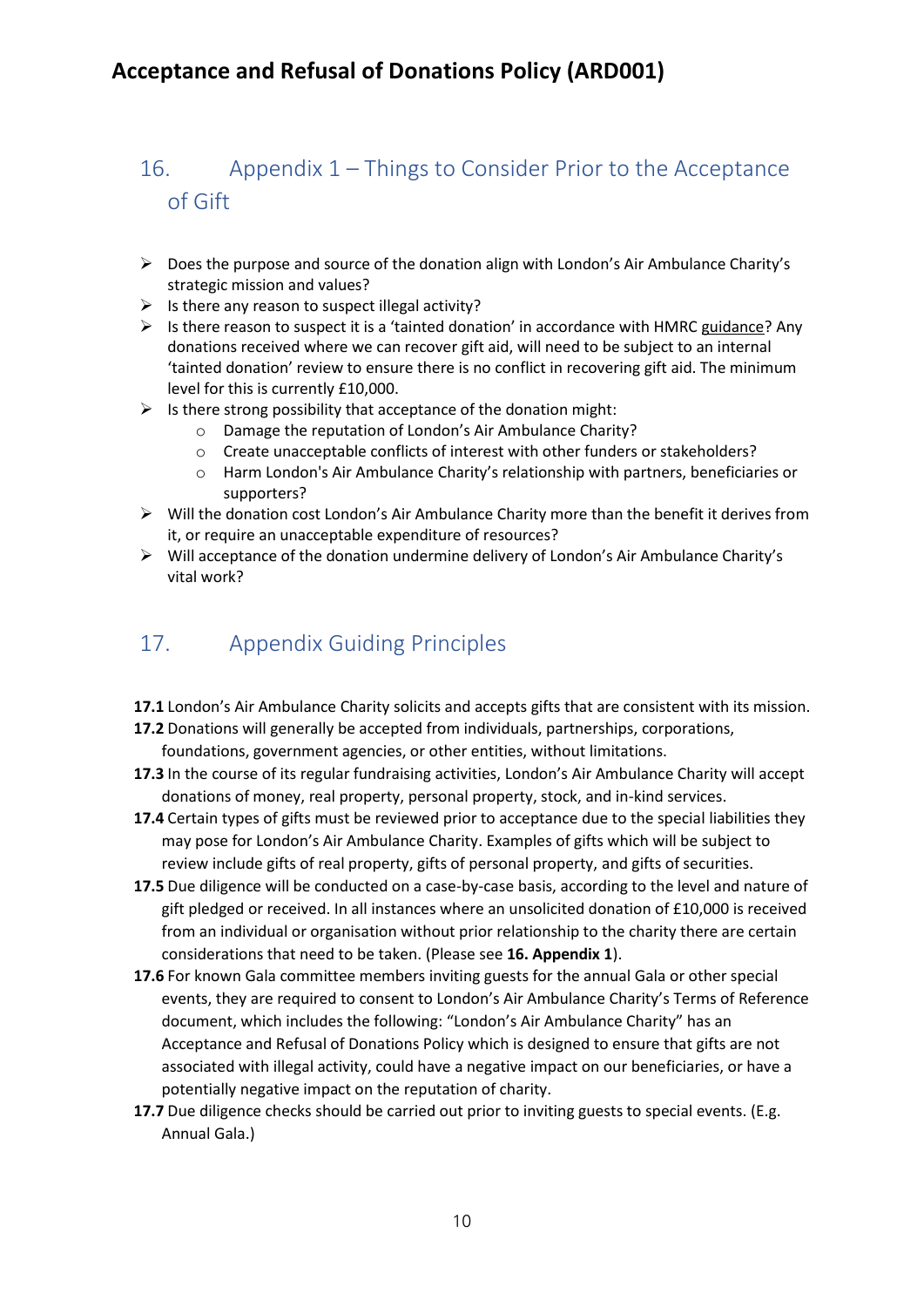Where it is not possible to carry checks prior to the Gala and other special events these should be carried out as soon as possible following the Gala. (Please refer to Due Diligence Procedure and Committee Terms of Reference).

## <span id="page-10-0"></span>18. Appendix Risk management matrix

| Descriptor             | Score          | Impact on activity and                                                                                                                                                                            |
|------------------------|----------------|---------------------------------------------------------------------------------------------------------------------------------------------------------------------------------------------------|
|                        |                | reputation                                                                                                                                                                                        |
| Insignificant          | 1              | no impact on our<br>activity and ability to<br>deliver our service<br>no impact on<br>reputation<br>complaint unlikely<br>litigation risk remote                                                  |
| Minor                  | $\overline{2}$ | slight impact on our<br>٠<br>activity and ability to<br>deliver our service<br>slight impact on<br>reputation<br>complaint possible<br>litigation possible                                        |
| Moderate               | 3              | ٠<br>some disruption to<br>our activity and ability<br>to deliver service<br>potential for adverse<br>publicity - avoidable<br>with careful handling<br>complaint probable<br>litigation probable |
| Major                  | 4              | ٠<br>Litigation pro Service<br>disrupted probable<br>Adverse publicity not<br>avoidable (local<br>media)<br>Complaint probable<br>Litigation probable                                             |
| Extreme / Catastrophic | 5              | Service interrupted<br>for significant time<br>Major adverse<br>publicity not<br>avoidable (national<br>media)<br>Major litigation<br>hetperve                                                    |